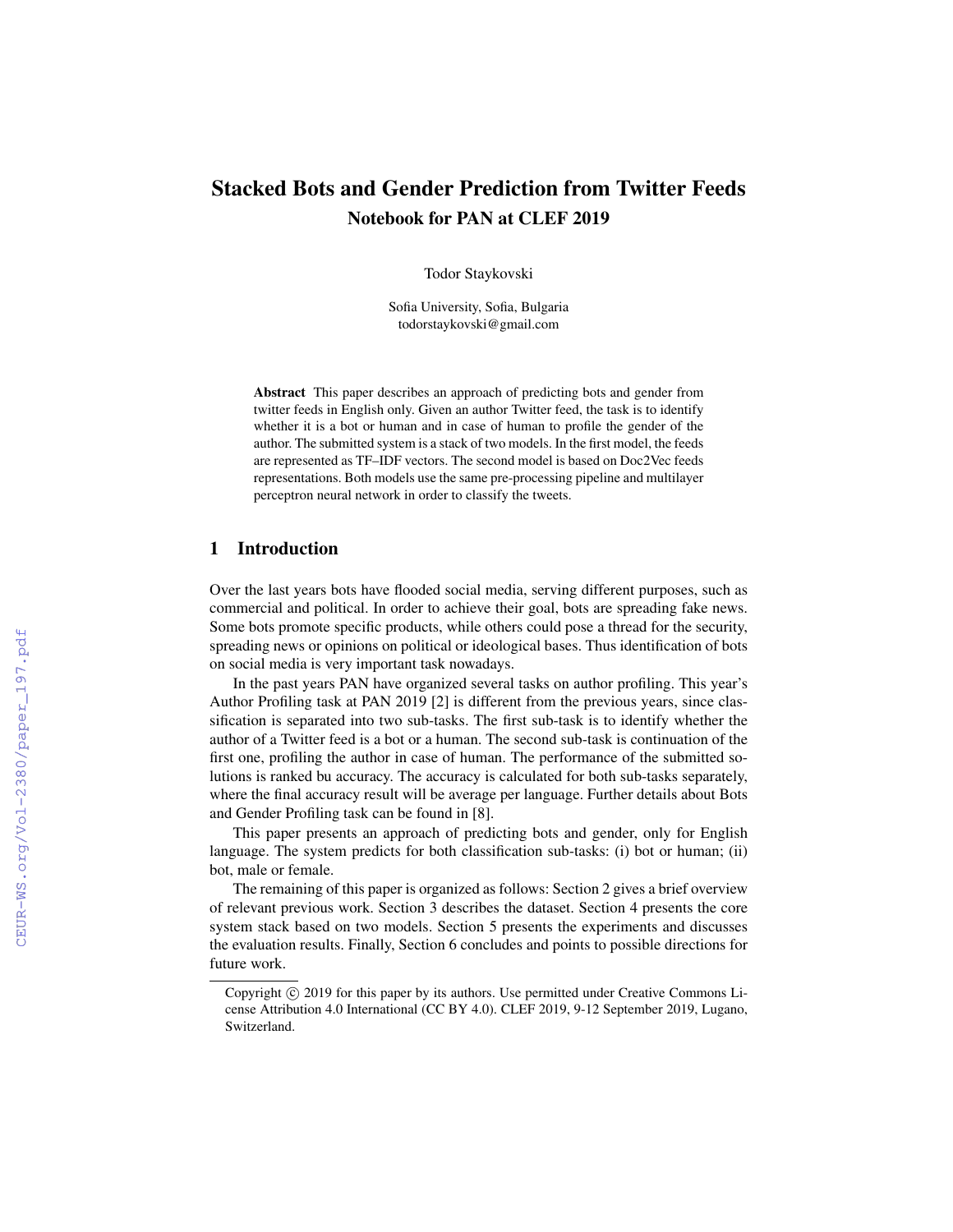# 2 Related Work

Author profiling has been explored in PAN lab for years. Wide range of machine learning algorithms have been presented, including deep learning.

Giovanni Ciccone *et. al.* [1] predict gender from tweet texts and images, using stack composed of two main parts. The first one, predicts gender from texts, based on n-grams and TF–IDF. The second part consists of different layers of classifiers, predicting gender from images. Both predictions, from texts and images, feed into a classifier that outputs the final prediction.

Adam Poulston *et. al.* [7] present an approach of predicting gender from tweets, based on stack of two classifiers: a logistic regression classifier trained on TF–IDF transformed n-grams and a gaussian process classifier trained on word embedding clusters.

### 3 Dataset

The English part of the training dataset of the Bots and Gender Profiling task consists of 4120 files. Every file contains 100 tweets from an unique author. The dataset is balanced for both sub-tasks. The labeling of the two sub-tasks is as follows:(i) classification by type: human or bot; (ii) classification by gender: bot, male or female.

The training dataset is further separated into train and development parts, which are balanced as well.

### 4 Overview of the Proposed System

This section describes the two parts of the stacked model. Both parts use the same preprocessing pipeline and multilayer perceptron neural network, where outputs one-hot vector. The output is bot, male or female which serves for both sub-tasks.

In order to prevent over-fitting on the training dataset a dropout is used. The value of the dropout  $d = 0.2$  for both models of the stack was chosen empirically.

#### 4.1 Pre-processing

The pre-processing step involves case-folding, parsing specific symbols to text and punctuation removing. All tweet specific symbols are parsed to text. For instance the sentence "Bots and Gender Prediction is #great competition :-) https://pan.webis.de" is pre-processed to "bots and gender prediction is hashtag competition emoji url". After cleaning the tweets they are tokenized using TweetTokenizer from the nltk library [4], using options of strip handles and reduce length.

#### 4.2 Prediction Based on TF–IDF Vector Representations

The first part of the stack uses TF–IDF vector representations. In order to build the representations, a TF–IDF vectorizer from [5] is used. The vocabulary of the vectorizer is built from the training dataset. The TF–IDF vectorizer outputs a vector with size of 20,000. A feed-forward neural network with 2 hidden layers is trained, using hyperparameters shown in Table 1.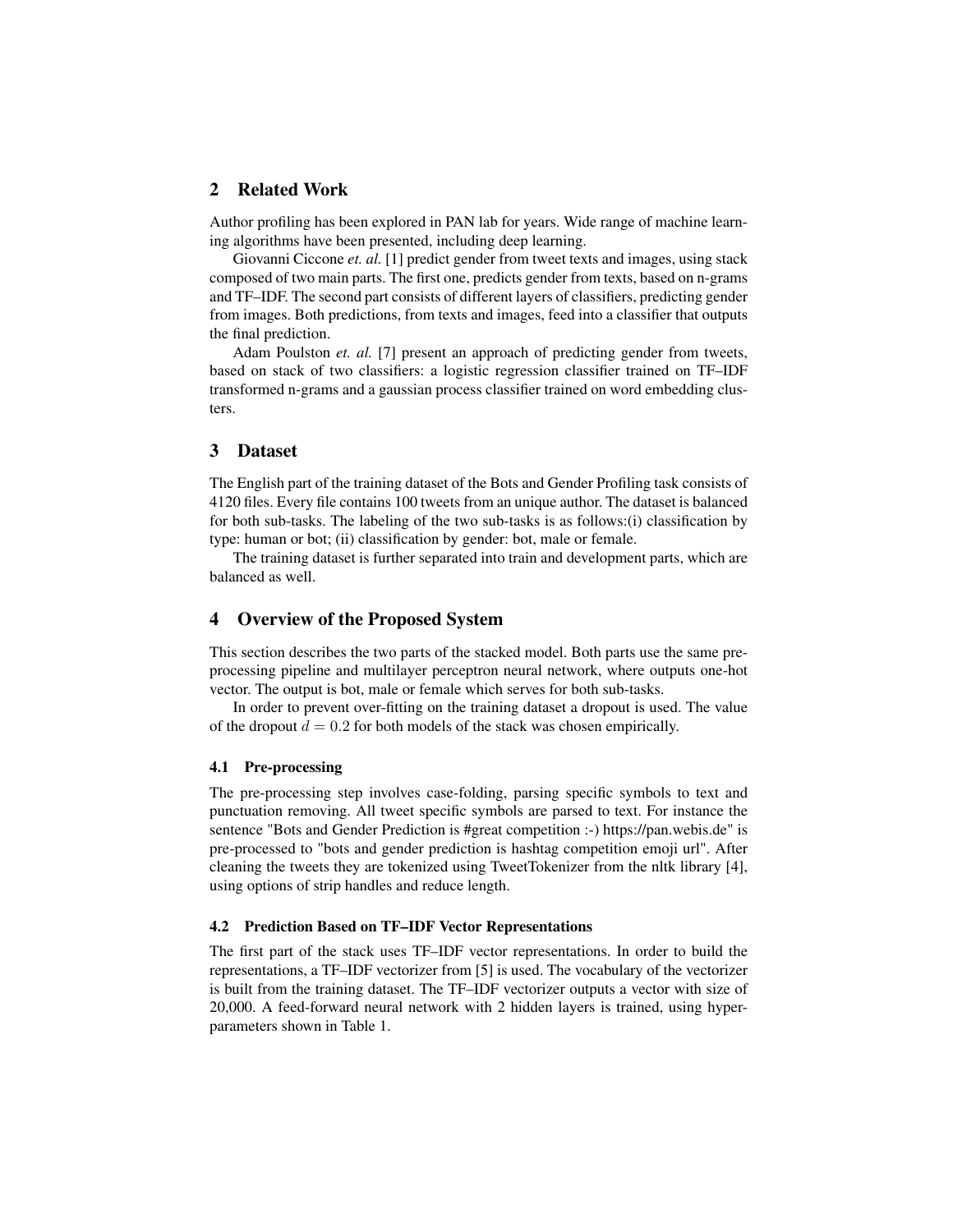

Figure 1. A picture of the proposed system.

### 4.3 Prediction Based on Doc2Vec Vector Representations

The second model of the stack is using Doc2Vec [3] representations for each author tweets. A Doc2Vec model is built using [9] and trained on the training corpus. It infers a 300-dimensional vector. Similarly to the preceding model, a feed-forward neural network with 2 hidden layers is trained for prediction. The hyper-parameters of the network are shown in Table 2.

# 5 Experiments and Results

In order to tune the hyper-parameters of the models, several experiments were conducted. Both models of the final stacked system were tuned individually. During the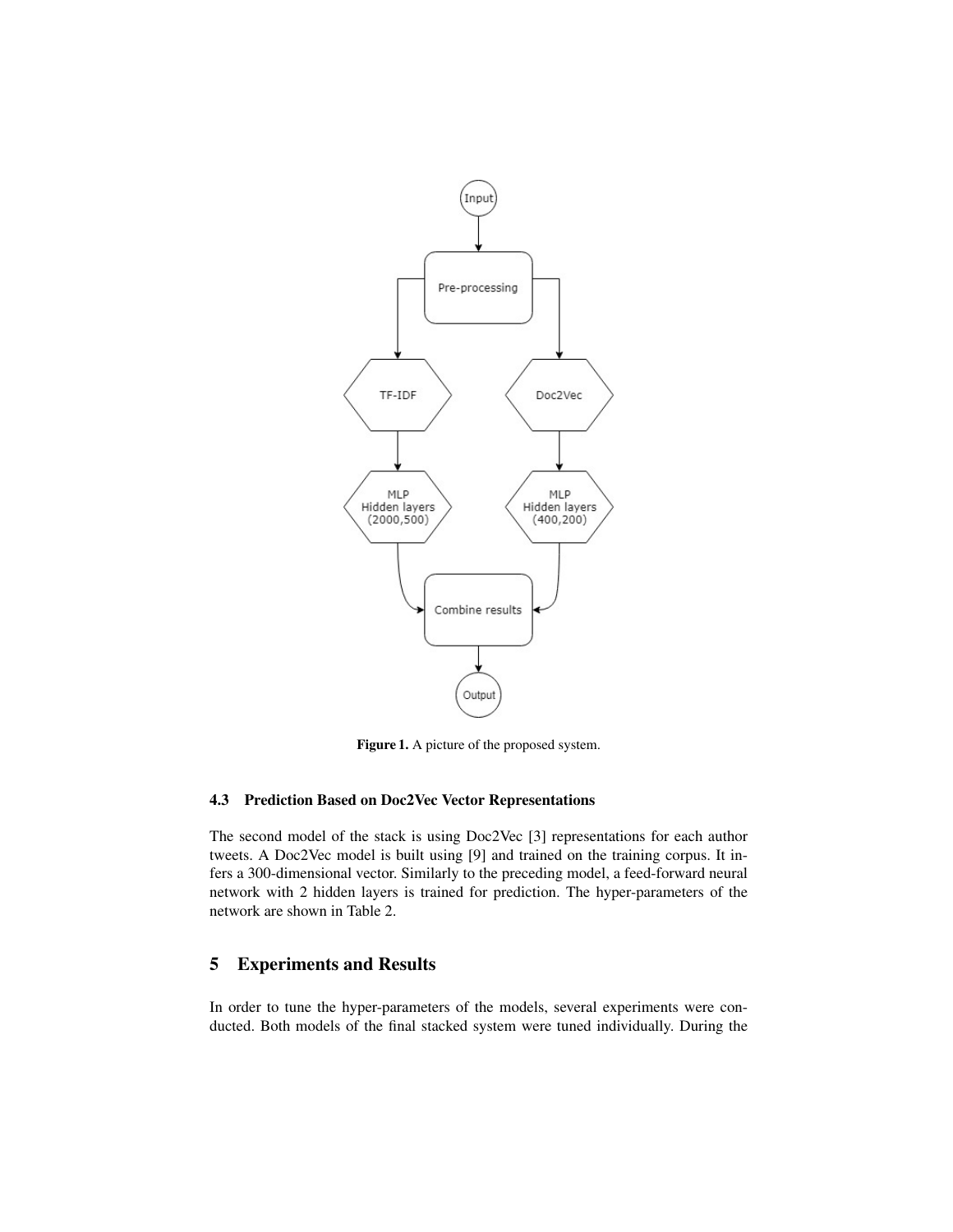Table 1. TF-IDF model hyper-parameters

| Parameter                  | Best fit    |
|----------------------------|-------------|
| Batch size                 | 32          |
| Epoch                      |             |
| Dropout regularization     | 0.2         |
| <b>Activation function</b> | relu        |
| Optimizer                  | Adadelta    |
| Hidden layers              | (2000, 500) |

Table 2. Doc2Vec model hyper-parameters

| Parameter                  | Best fit   |
|----------------------------|------------|
| Batch size                 | 32         |
| Epoch                      |            |
| Dropout regularization     | 0.2        |
| <b>Activation function</b> | relu       |
| Optimizer                  | Adadelta   |
| Hidden layers              | (400, 200) |

Table 3. Results for both models separately and combination of them

| model   | accuracy |
|---------|----------|
| TF-IDF  | 83.62    |
| Doc2Vec | 83.22    |
| Stacked | 85.96    |

experiments the hyper-parameters were obtained as shown in Tables 1 and 2. The unofficial final results of the two models, tuned separately are shown in Table 3, where both models are trained on the training part of the dataset, and evaluated on the development part of the dataset. The accuracy is calculated for the gender classification sub-task (bot, male or female).

We can see that both models achieved similar results, which led to another experiment with both models combined. The combination of TF–IDF and Doc2Vec outperformed both models separately, so that it was the obvious choice for the final system at PAN 2019 [2], Bots and Gender Profiling task [8].

Finally, both models of the submitted stacked system were trained on the whole part of the training dataset and the stack was tested on the official test set on the TIRA platform [6].

### 6 Conclusion and Future Work

This paper has presented a system for predicting bots and gender from twitter feeds for the Bots and Gender Profiling task [8] at PAN 2019 [2]. The submitted system is a stack of two models, where each model uses different vectorial representations for the Twitter feeds; however, both models uses multilayer perceptron neural network. For vector representations TF–IDF and Doc2Vec were used.